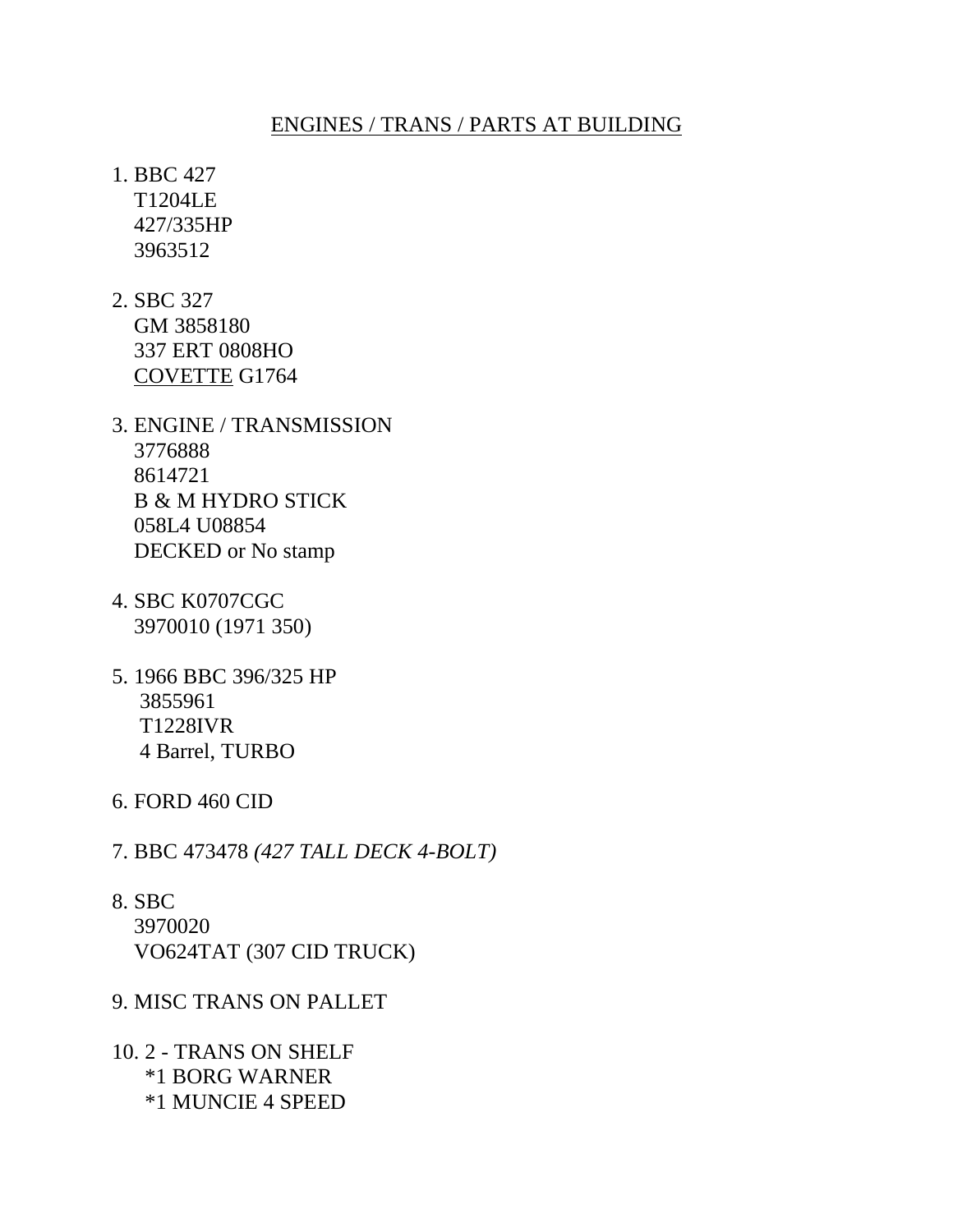11. 2 ENG / 1 TRANS ON PALLET (11& 12) SBC 3970014 T0807CHW *(350 4BL 1975-1978')*

SBC

 14630207 VO519UJB *(1981' 350 TRUCK)*

- 12. TURBO 350 (see 11)
- 13. TURBO 400 (on floor)
- 14. MUNCIE 4 SPEED (14,15,16 same pallet) 3858986
- 15. OLDS BB 346 *(455 1973'-1976')* 396021Fa (RARE)
- 16. FORD 460 DIVE-A25
- 17. 1962 SBC (on stand) F1004SA 327 / PG/ 250HP
- 18. SBC (on pallet) 3970014 TK201CKJ *(1973' - 1977' 350 CID)*
- 19. GM 4 CYLINDER (2 on roller cart) 20. GM 4 CYLINDER
- 21. DUPLICATED DISREGARD
- 22. FORD 460 came out of 73 Thunderbird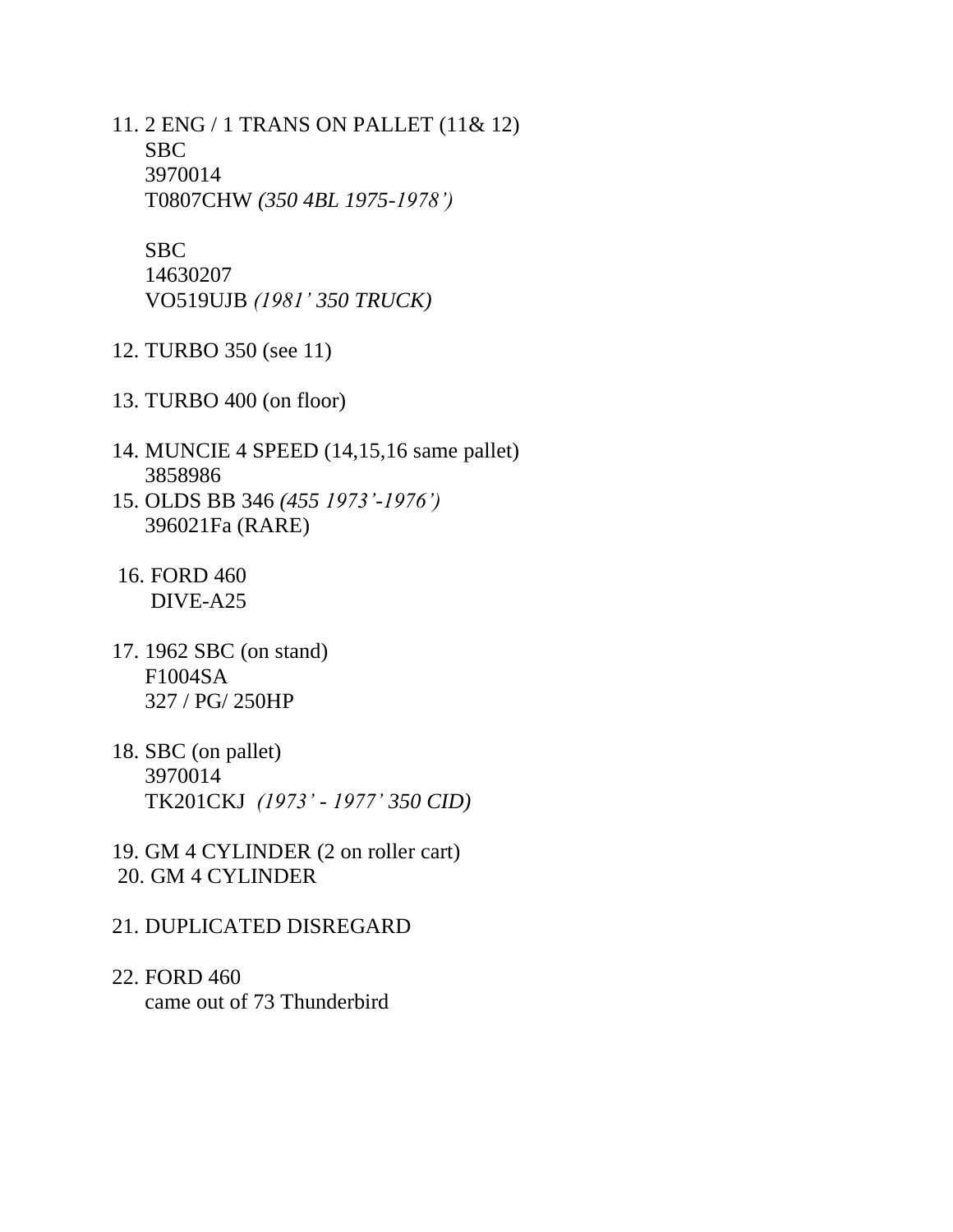- 23. 5 Items on pallet
	- INTAKE MANIFOLD 6283751 / L141
	- 4 CYL ENGINE
	- SBC
		- TKO803CKU
		- 3970014
	- TRANS W SHIFTER C96391
	- TRANS CHEVY BLAZER
- 24. 2 Items on pallet GM 6 CYL GM 67 CYL
- 25. 4 Items on pallet FORD TRANS AUTO 63 CHEVY II ENGINE - BAD BLOCK FORD TRANS INLET MANIFOLD 3746829
- 26. 3 Items on pallet GM TRANS POWER GLIDE GM TRANS TURBO 350 OLDS TRANS 400
- 27. REAR END INTERNATIONAL 65703R1 POSI 11-26-A 12 BOLT H 111M *(1950'S - 1960'S)*
- 28. REAR END POSI 10 BOLT MK506
- 29. ROCKWELL TRANSFER CASE T-221 M7 1.94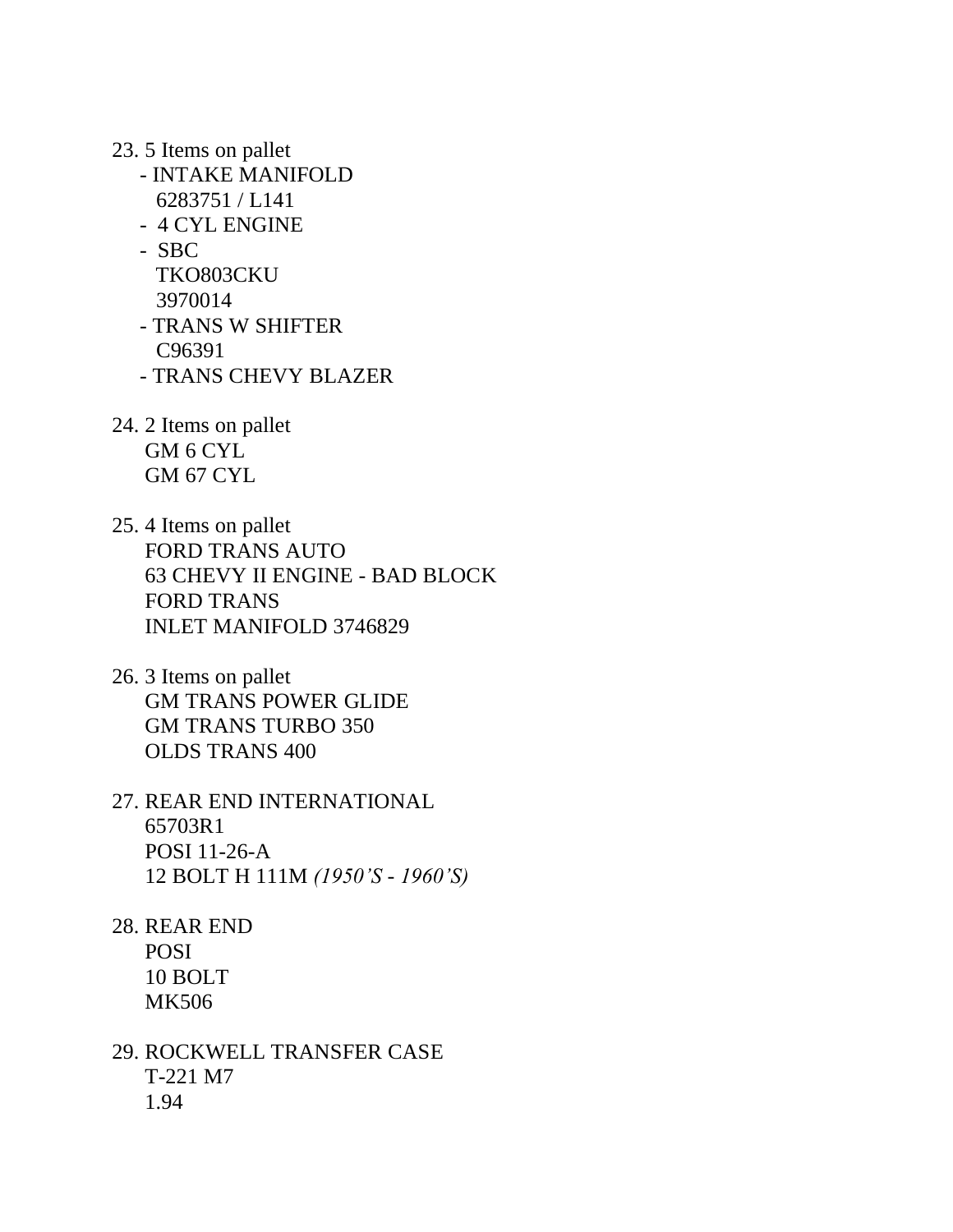S/N 364 - 0024 *(3/1964')* **CYLINDER HEADS / 10 - SBC / 6 - BBC / 2 - INLINE 6**

1-2 SBC HEADS PAIR 3911032 / D2368 2-2 SBC HEADS PAIR 3911032 / D2368 *(327 - 1968')*

1-2 SBC HEADS PAIR 3998991 / E34 2-2 SBC HEADS PAIR 3998991 / E24 *(350)*

1-2 SBC HEADS PAIR 3731539 / J106 2-2 SBC HEADS PAIR 3731539 / J106 *(283 - 1957')*

1-2 SBC HEADS PAIR 3998993 / G3073 2-2 SBC HEADS PAIR 3998993 / D773 *(350 - 1973')*

1 - SBC HEAD SINGLE 3731539 / G227 *(283 - 1957')*

1 - SBC HEAD SINGLE 3884520 / L155 *(283 - 327 - 1965')*

1-2 BBC OVAL HEADS PAIR PASSENGER 353049 / C3073 2-2 BBC OVAL HEADS PAIR PASSENGER 353049 / B2373 *(1973' Open chamber 455 122CC Chambers)*

1-2 BBC OVAL HEADS PAIR PASSENGER 3917215 / C275 2-2 BBC OVAL HEADS PAIR PASSENGER 3917215 / C268 *(1967' - 1968' 396, 427, 101CC Chambers)*

1-2 BBC OVAL HEADS PAIR TRUCK 473328 / H102 2-2 BBC OVAL HEADS PAIR TRUCK 473328 / H102 *(1968' - 1969' Open Chamber Tall Deck 427)*

1 - INLINE 6 CYLINDER HEAD GM 3824435 /A2464 1 - INLINE 6 CYLINDER HEAD GM 3927763 / K207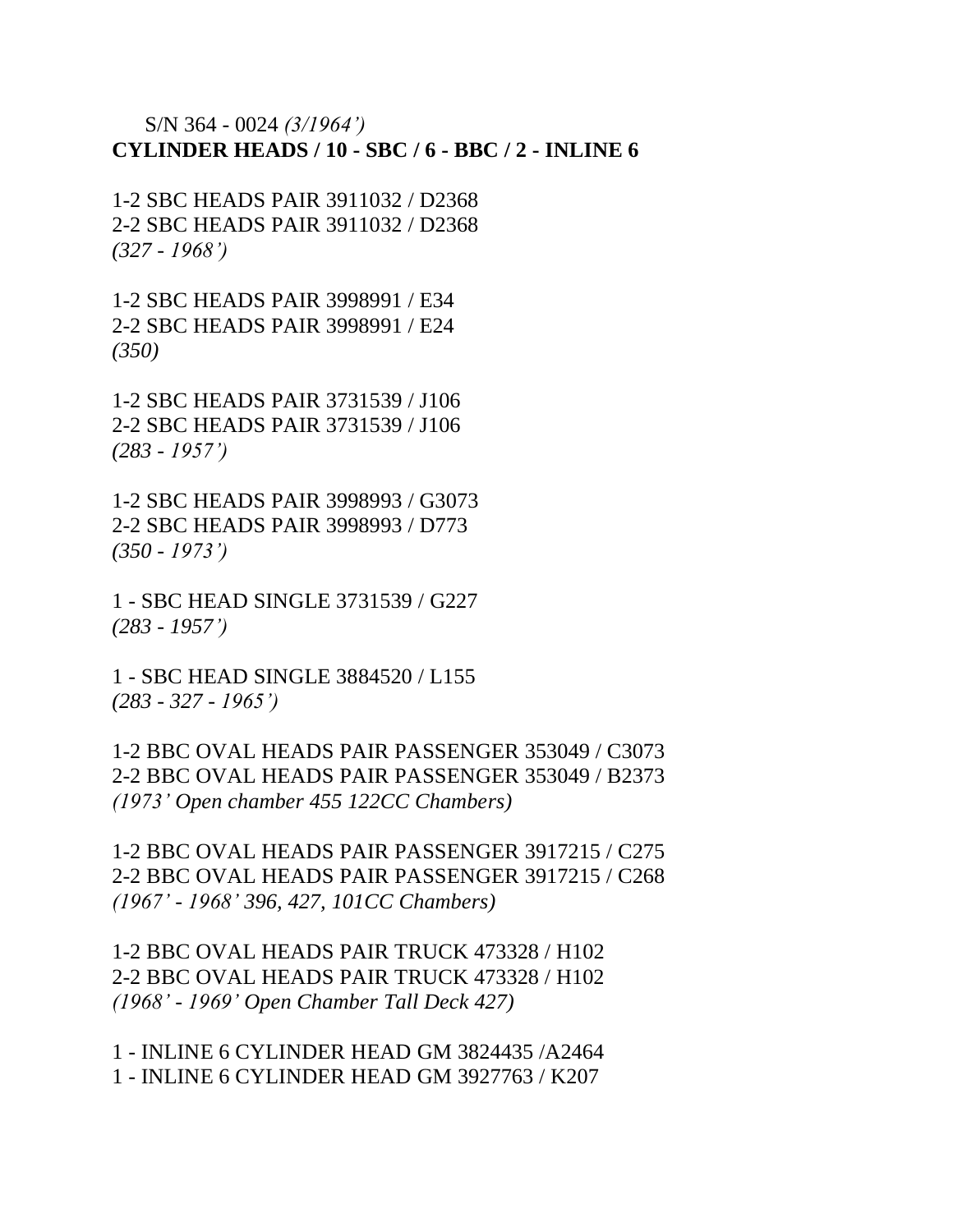## ENGINES FROM LEYDEN GARAGE 5-22-2022

- 1. SBC (1957' / 283 CID) 3731548 FI22FC 5
- 2. SBC (1972'-73 / 350) \* 13L231579 T0606CKW
- 3. BBC (396 CID 325HP) \* 3865440 T0401EK 2 BOLT MAIN / HI PERFORMANCE
- 4. GM INLINE 6 (1973'- 84' / 292 CID ) 328578 E88
- 5. SBC (1970' 71' / 400, 4 Bolt) 3951509 F0315CTA
- 6. SBC (1962'-65' 327 / 250HP 375) 3782870 F1017RB
- 7. SBC (1955' 56' / 265 CID) 3720991 F56GE
- 8. SBC (1972' / 350) 3970010 V1217TRJ 2 BOLT MAIN
- 9. SBC (1968' 327CID / 1968' 302 CID Z28) 3914678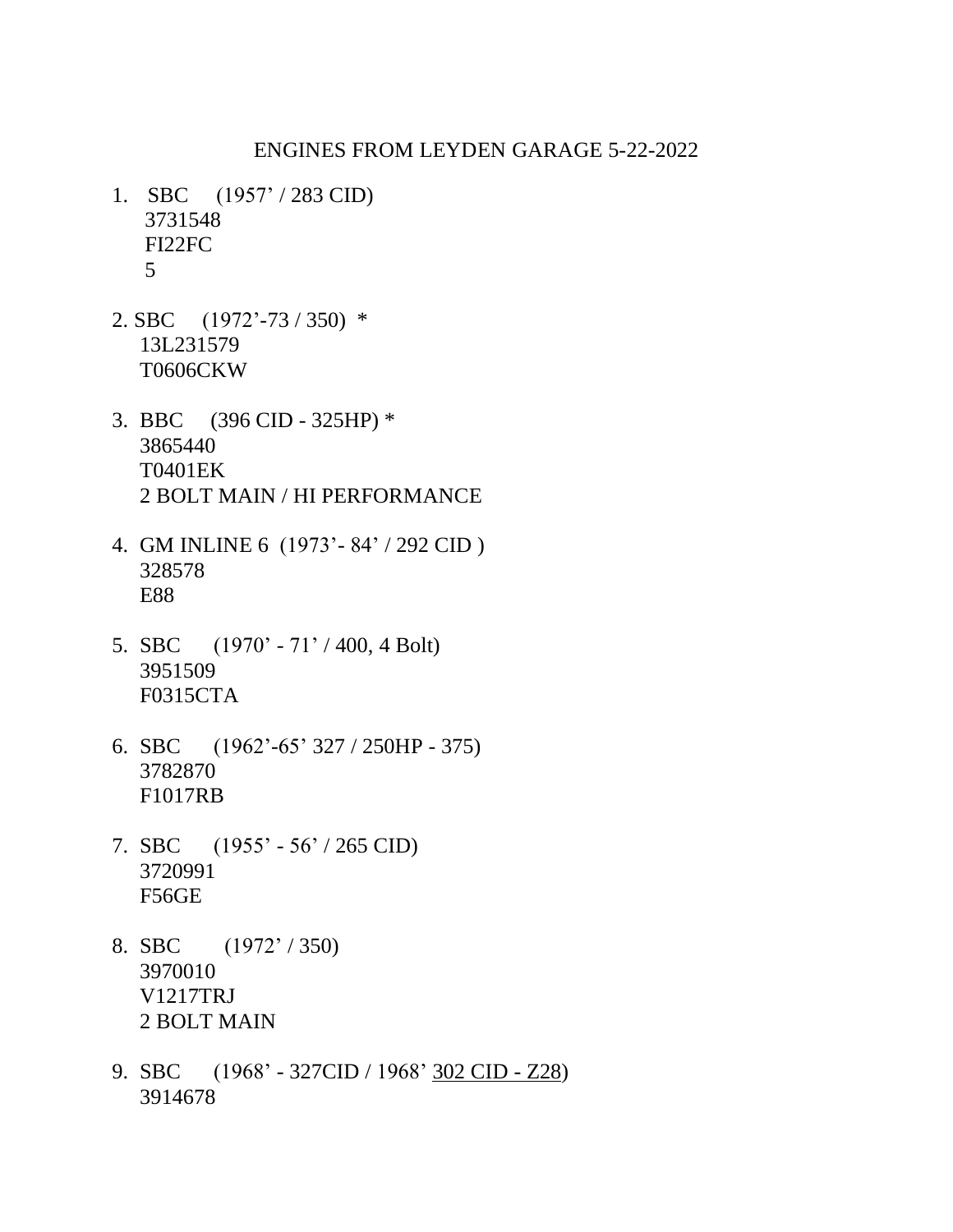V0424YN

- 10. SBC (1972' / 350CID) 3970010 V0726TRJ
- 11. SBC ((1972' 76' / 350 CID) 3970010 V0709CMH G15
- 12. SBC (1973' / 350 CID) 3970010 T0716CKL
- 13. SBC (1957' / 283 CID) 3731548 TT31F
- 14. SBC (1973' / 350 CID) 3970010 VO402AJA
- 15. SBC (1971' / 350 CID) 3970010 V1202CGC
- 16. BBC (1969' / 427 / CORVETTE) 3963512 T0210LE K30 2 BOLT MAIN
- 17. BBC (1973' 79' / 454 / TRUCK) 3999289 T0412TRK
- 18. SBC (1957'- 59' / 283 CID) 3737739 FS002CD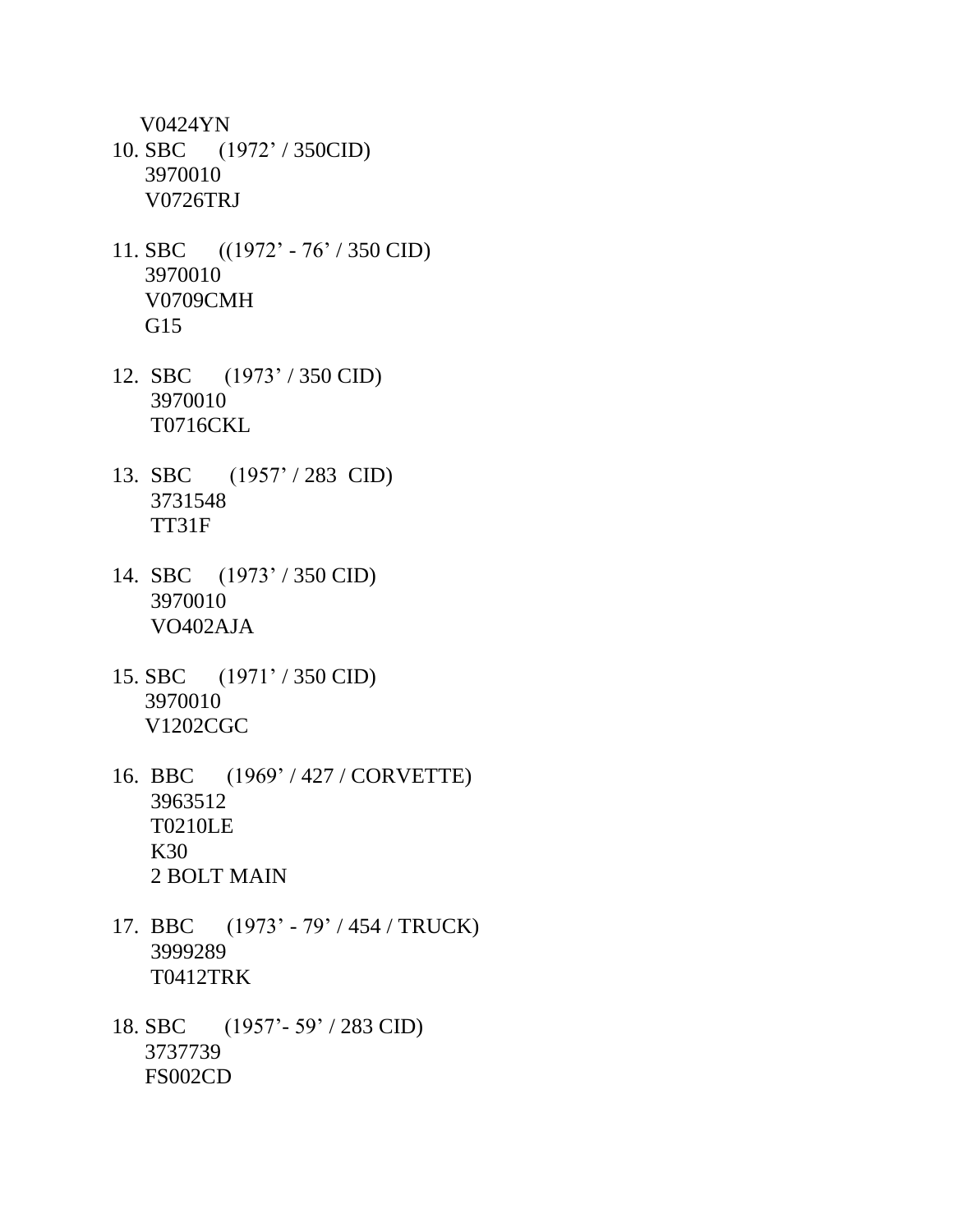- 19. SBC (1964' 67' / 327 CID 350 HP / CORVETTE) 3858174 F07I3HT
- 20. SBC (1958' 62' / 283 CID) 3756519 F707D 283
- 21. SBC ((1961 62' / 283 CID / CORVETTE) 3789935 FI227DK
- 22. CHEVY INLINE 6 328578 E173
- 23. BBC (1972' / 454 / CORVETTE) 3999289 T1029CRW
- 24. CHEVY INLINE 6 3T8578
- 25. SBC (1970' 73' / 400 CID 4 BOLT) 3951511 T0110CKP
- 26. CHEVY INLINE 6 3923512 T0929CGV
- 27. BBC (1970' 454 —— 1968' 71' / LS6 / CORVETTE) 3963512 T0929CGV
- 28. SBC (1962' 65' / 327 CID) 3782870 F1008SB